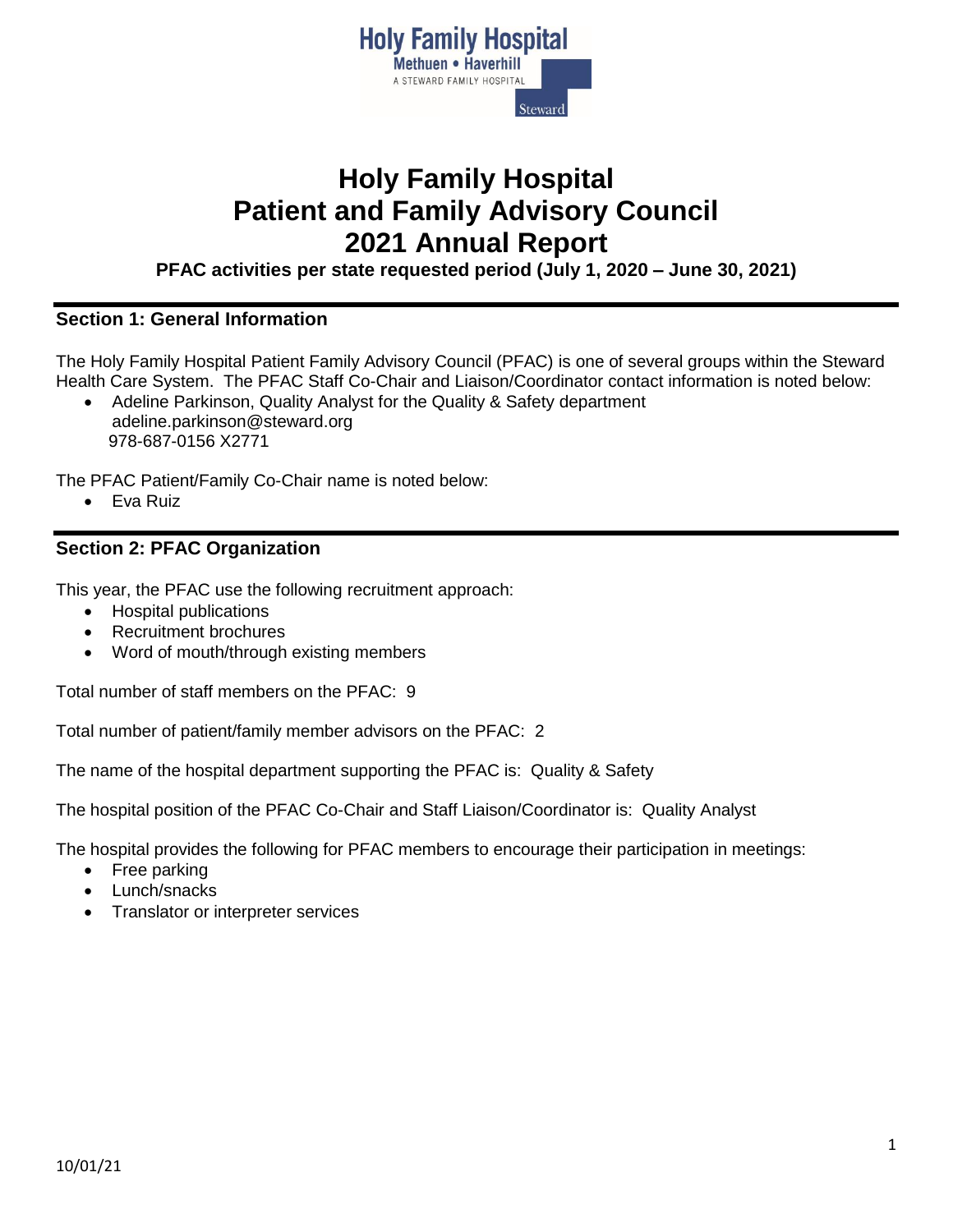

# **Section 3: Community Representation**

Our hospital's catchment area is geographically defined as the Merrimack Valley.

Racial and ethnic groups in this area:

|                                                                              | <b>RACE</b>                                                         |               |                                                                       |                                                                                             |                        | <b>ETHNICITY</b>               |                                                               |                      |
|------------------------------------------------------------------------------|---------------------------------------------------------------------|---------------|-----------------------------------------------------------------------|---------------------------------------------------------------------------------------------|------------------------|--------------------------------|---------------------------------------------------------------|----------------------|
|                                                                              | $\%$<br>America<br>n Indian<br><u>or</u><br>Alaska<br><b>Native</b> | $\%$<br>Asian | $\frac{0}{0}$<br><b>Black</b><br><u>or</u><br>African<br>Americ<br>an | $\frac{0}{0}$<br><b>Native</b><br>Hawaiian or<br>other<br><b>Pacific</b><br><b>Islander</b> | $\frac{0}{0}$<br>White | $\%$<br>Other                  | $\frac{0}{0}$<br>Hispanic,<br>Latino, or<br>Spanish<br>origin | $\Box$ Don't<br>know |
| 14a. Our defined<br>catchment area                                           | 0.9                                                                 | 3.9           | 7.1                                                                   | 0.2                                                                                         | 85.1                   | 2.8(2)<br>or<br>more<br>races) | 22.2                                                          | $\Box$ Don't<br>know |
| 14b. Patients the<br>hospital provided care<br>to in (07/01/20-<br>06/30/21) | 16                                                                  | 1.17          | 2.36                                                                  | 0.3                                                                                         | 61.7                   | 30.6                           | 30.5                                                          | $\Box$ Don't<br>know |
| 14c. the PFAC patient<br>and family advisors in<br>$(07/01/20-06/30/21)$     |                                                                     |               |                                                                       |                                                                                             |                        |                                |                                                               | ⊠ Don′t<br>know      |

Languages spoken in this area:

|                                                                       | <b>Limited English</b><br><b>Proficiency (LEP)</b><br>% |
|-----------------------------------------------------------------------|---------------------------------------------------------|
| 15a. Patients the hospital provided care<br>to in (07/01/20-06/30/21) | <b>22.3%</b>                                            |
| 15b. PFAC patient and family advisors in<br>$(07/01/20-06/30/21)$     |                                                         |

Percentage of patients that the hospital provided care to in (07/01/20-06/30/21), spoke the following as their primary language?

|                       | %     |
|-----------------------|-------|
| Spanish               | 37.38 |
| Portuguese            | 0.66  |
| Chinese               | 0.07  |
| <b>Haitian Creole</b> | 0.24  |
| Vietnamese            | 0.34  |
| Russian               | 0.07  |
| French                | 0.13  |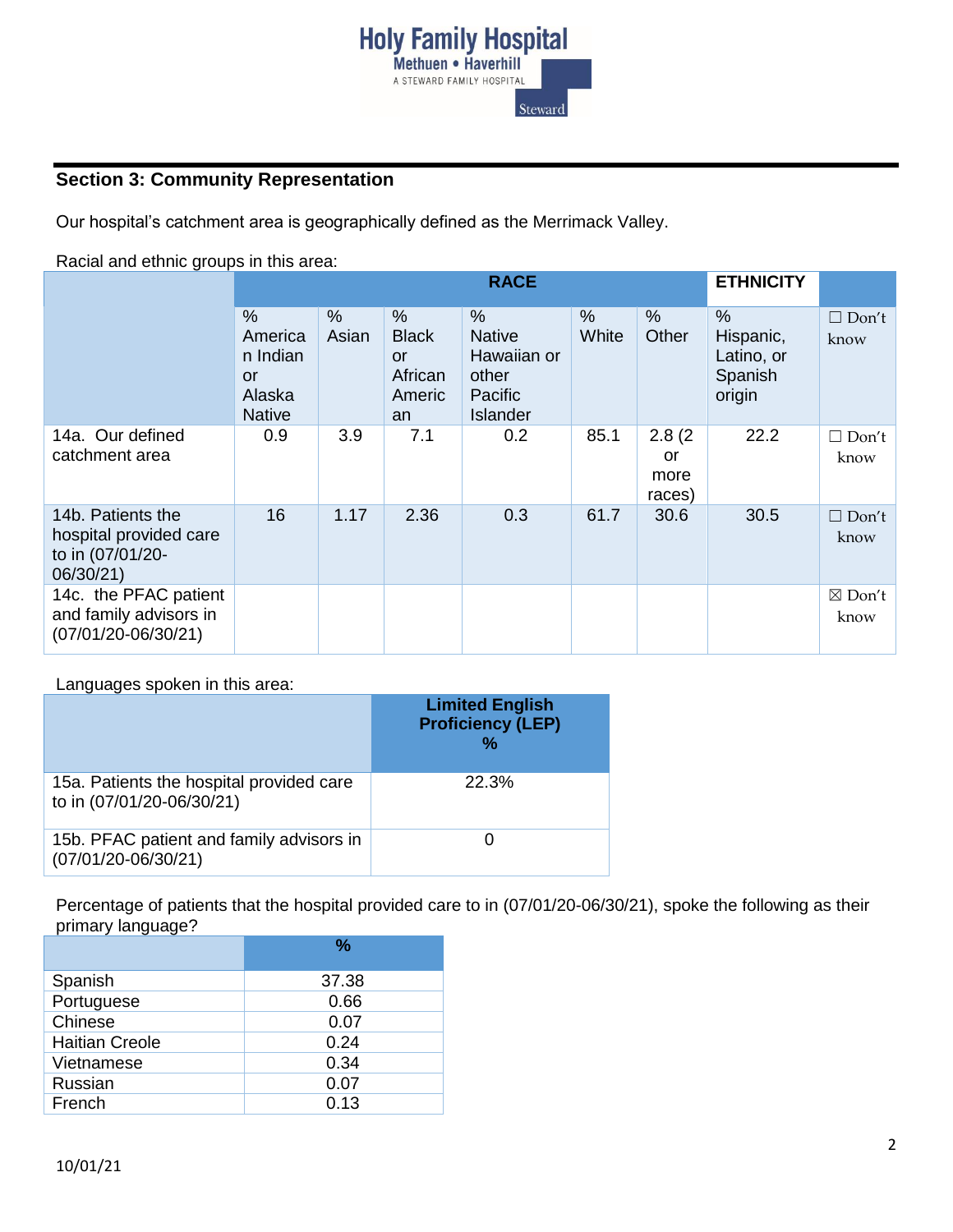

| Mon-Khmer/Cambodian | 0.04 |
|---------------------|------|
| Italian             | 0.15 |
| Arabic              | 0.53 |
| Albanian            | 0.04 |
| Cape Verdean        | በ በ2 |

Percentage of PFAC patient and family advisors spoke the following as their primary language?

| Spanish<br>O<br>Portuguese<br>ი<br>Chinese<br>0<br><b>Haitian Creole</b><br>O<br>Vietnamese<br>O<br>Russian<br>ი<br>French<br>0<br>Mon-Khmer/Cambodian<br>O<br>Italian<br>0<br>Arabic<br>O<br>Albanian<br>ი |              | % |
|-------------------------------------------------------------------------------------------------------------------------------------------------------------------------------------------------------------|--------------|---|
|                                                                                                                                                                                                             |              |   |
|                                                                                                                                                                                                             |              |   |
|                                                                                                                                                                                                             |              |   |
|                                                                                                                                                                                                             |              |   |
|                                                                                                                                                                                                             |              |   |
|                                                                                                                                                                                                             |              |   |
|                                                                                                                                                                                                             |              |   |
|                                                                                                                                                                                                             |              |   |
|                                                                                                                                                                                                             |              |   |
|                                                                                                                                                                                                             |              |   |
|                                                                                                                                                                                                             |              |   |
|                                                                                                                                                                                                             | Cape Verdean |   |

## **Section 4: PFAC Operations**

Development of Agenda:

- PFAC members and staff develop the agenda and send it out prior to the meeting.
- Items may come from topics generated by discussion at the prior meeting.
- Items might be brought to the group from hospital groups/staff.

Method of communication:

• The group communicates via email only. There were a few conference calls during the pandemic.

2021 goals and objectives:

- Recruitment
- Choose appropriate projects for the group.
- Create a reporting schedule for PFAC to review and discuss the hospital reporting items.
- Goals and objectives were developed by PFAC patient/family member advisors and staff collectively.

Annual report shared:

PFAC submits all annual reports to the hospital Board of Directors.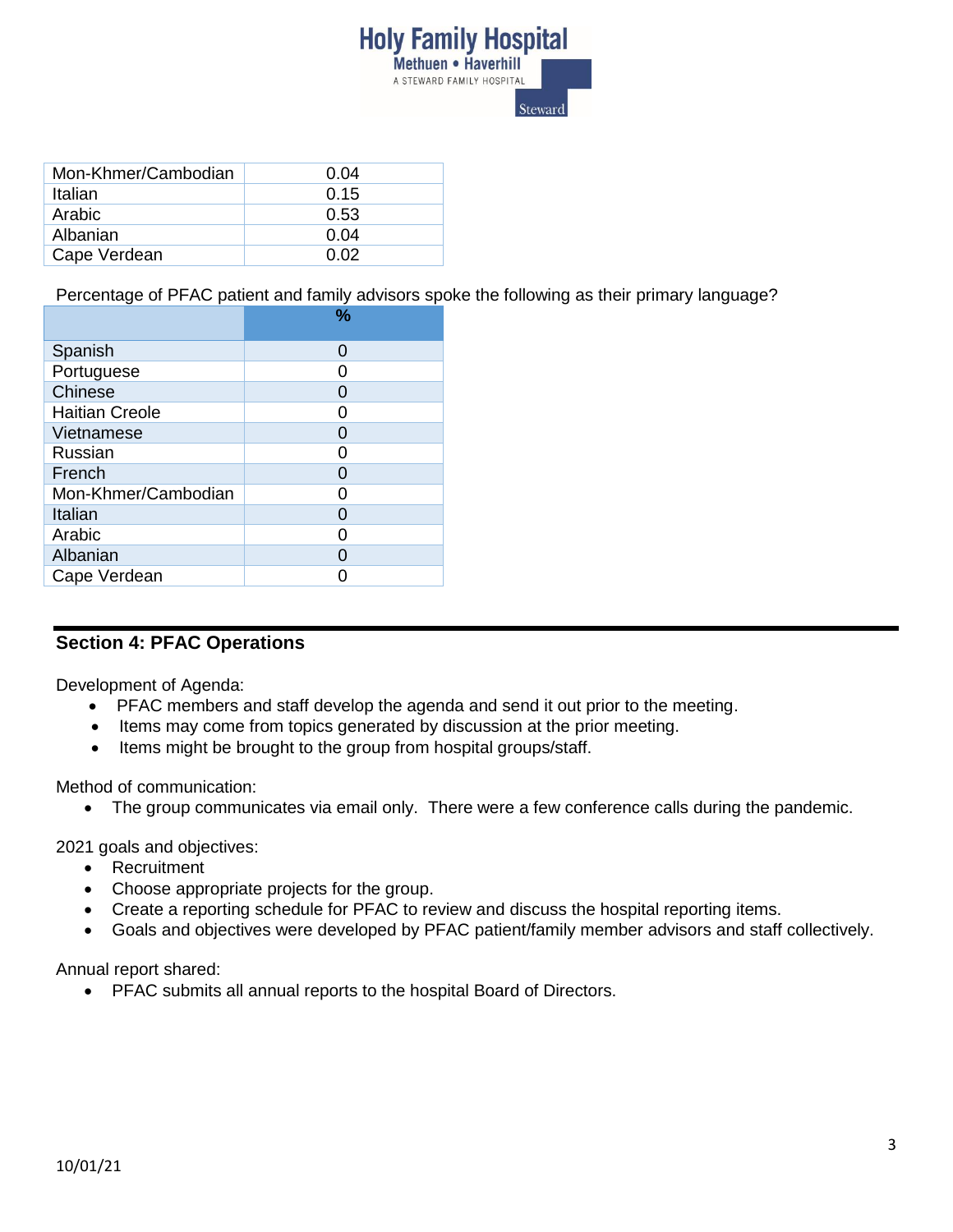

## **Section 5: Orientation and Continuing Education**

No new members for the time period (July 1, 2020 – June 30, 2021).

When new members are added, the orientation content includes:

- History of the PFAC
- Hospital performance information
- Information on how PFAC fits within the organization's structure
- Massachusetts law and PFACs
- PFAC policies, member roles and responsibilities

Member training:

 The PFAC members do not receive specific training, however they do receive the monthly hospital scorecard which outlines the hospital results of all quality metrics for the calendar year. There is discussion that takes place regarding the hospital performance.

### **Section 6: PFAC Impact and Accomplishments**

The PFAC has not met in person since March 2020 due to COVID 19. Conference calls have limited the group to accomplish any hospital work. The group lost a few of the community members due to family responsibilities.

| <b>Accomplishment</b>                      | Idea came from<br>(choose one) | <b>PFAC role can be best described</b><br>as (choose one) |
|--------------------------------------------|--------------------------------|-----------------------------------------------------------|
| We will resume PFAC activities in<br>2022. |                                |                                                           |

The four greatest challenges the PFAC had in (07/01/20-06/30/21):

Challenge 1: Trying to meet during COVID 19. There have been no external groups entering the building. All meetings have been via TEAMS conference calls. Calls have been scheduled and there has been low participation.

Challenge 1: Recruitment. It is very difficult to find members from our communities that wish to participate in the PFAC group, as well as maintain the members that we currently have.

Challenge 2: Educating the staff members about the hospital PFAC. Let and their ability to help with hospital projects.

Challenge 3: Attendance: Member availability is limited at times.

Challenge 4: Since the hospital has budgeting constraints, the PFAC does not have access to regular resources. This can be difficult for the group to work on projects.